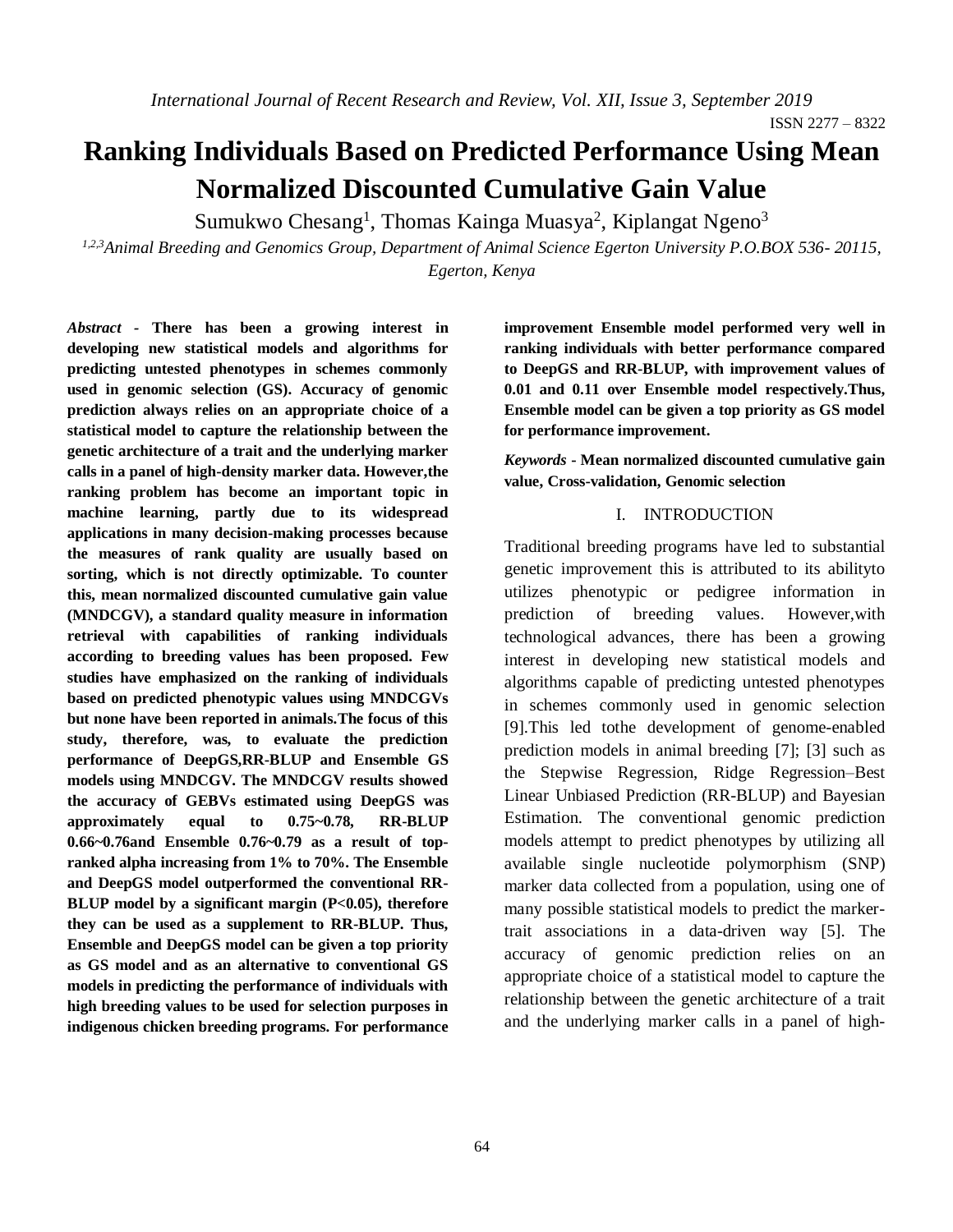density marker data [8]. Therefore, models such as DeepGS with ability of incorporating interactions between marker features have the capacity to achieve higher accuracy by capturing non-additive effects and noisy data.Reference [14] also proposed an Ensemble model which intergrades DeepGS and RR-BLUP model where parameters are optimized using the particle swarm optimization (PSO) algorithm, which was developed by inspiring from the social behaviour of bird flocking or fish schooling [15]. Among many different statistical models developed, no much variation in accuracy prediction has frequently been observed and reported [12].

Application of chine learning (ML) in genome-enabled predictions as a means of improving accuracy has been accelerated in recent years [17]. The increased use of ML has been due to a growing interest in using semiand non-parametric models such as, deep convolutional neural network, artificial neural network and ensemble model for genome-enabled prediction of quantitative traits to account for non-additive gene effects and higher non-linearities as well as genotype-environment interactions [18].According to Blondel *et al*. 2015 predictive accuracy of most models are typically assessed using the Pearson correlation coefficient (PCC) between observed trait values and the predicted trait values despite PCC correlate poorly with ranking accuracy.

In order to select the most favourable individuals to be used in genetic improvement programs, it is importantto correctly rank individuals from the most favourable to least favourable based on phenotypic values rather than to accurately predicting breeding values [1]. The focus of this study, therefore, was, to evaluate the prediction performance of GS models using the mean normalized discounted cumulative gain value (MNDCGV) as described by [1]. This rewards more strongly models which assign a high rank to individuals with high breeding value. Since itfocuses on the top individuals in the ranking, unlike Pearson correlation which treats all individuals uniformly.

#### II. MATERIALS AND METHODS

### **Data source**

The data used for this study were obtained from Chinese indigenous chicken breeds[2]. The study used 394 birds from four indigenous breeds consisting of two typical low body weight breeds (Chahua chicken and Silkie chicken) and two intermediate and high body-weight breeds (Beard chicken and Langshan chicken). The birds were randomly selected from the original conserved population and bred by performing artificial insemination of hens with sperm pools. The obtained fertilized eggs were incubated and the chicks were of an approximately equal number of cocks and hens. The hens and cocks of the different breeds were phenotyped for body weight.

## **Phenotyping**

Live body weight (BW) was measured at hatch and every week until 15 weeks of age.

## **Sample collection, DNA extraction and genotyping**

Blood samples were collected from 394 birds at 15 weeks of age. The DNA extraction was done using the phenol-chloroform method and diluted to 50 ng/ml. Genotyping was performed using Illumina 60K Chicken SNP BeadChip [6]. Quality control was conducted on all the birds (after quality control of their phenotypic records) across four breeds by customized scripts in R software version 3.3.0 [4]. Singlenucleotide polymorphisms (SNPs) filtering were done using the following criteria: individual samples were excluded with call rates < 0.9 and minor allele frequency  $(MAF) < 0.05$ . After imposing the quality control checks, a total of 46211 SNPs remained.

# **Genotype pre-processing and coding**

The 46211 markers had some missing genotypes. Therefore, missing markers were imputed using A.mat function of the RR-BLUP package installed in R software[4]. Markers with 50% missing genotypes were not imputed, leaving 26698 markers for data analysis. Genotypes were coded into {0 1 2} based on R code script.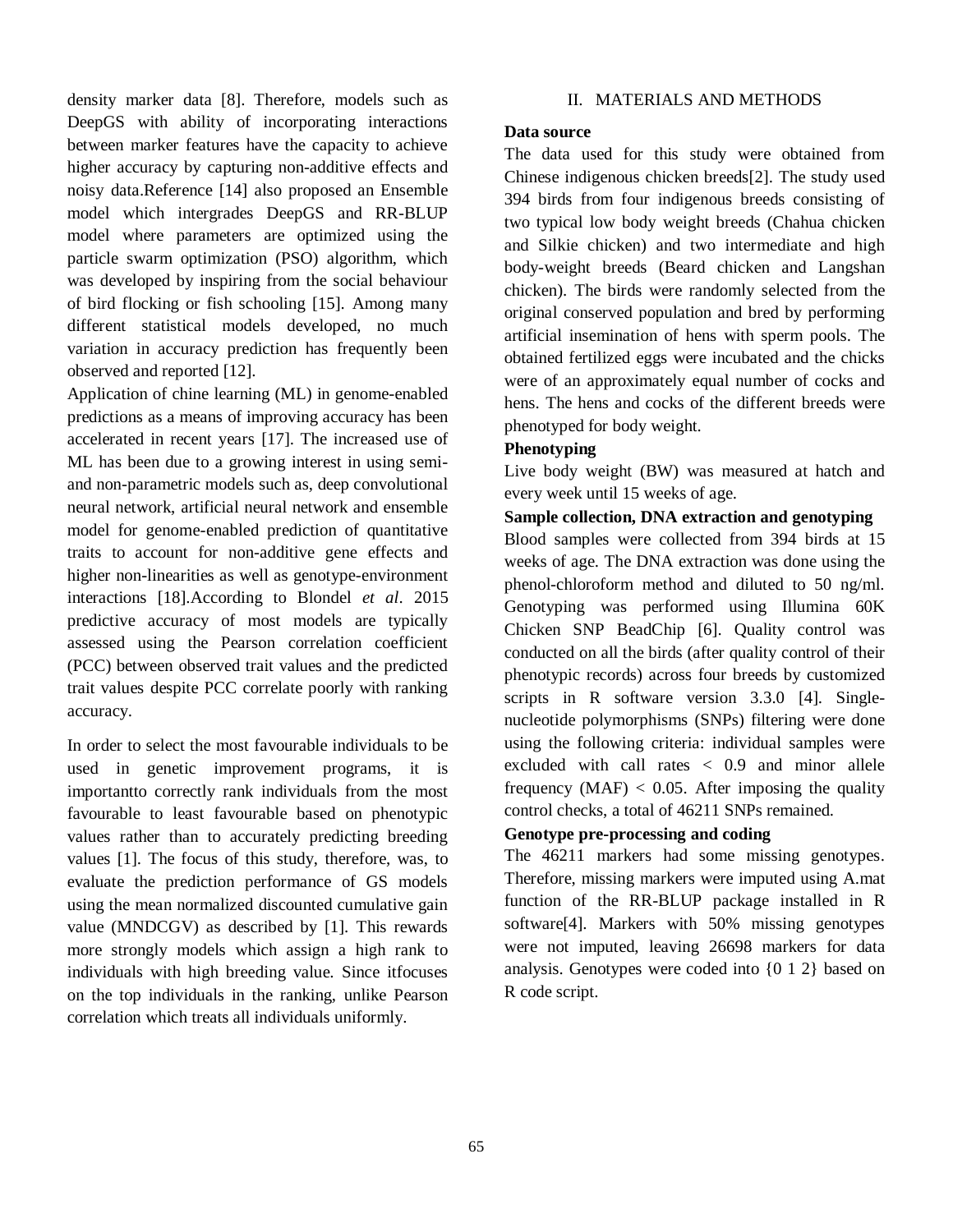#### III. DATA ANALYSIS

Cross-validation was used to evaluate the prediction performance of GS models as proposed by [16] and [11]. Five-fold cross-validation was used for this study, in which individuals in the dataset were randomly partitioned into five groups of approximately equal size. Using genotypic and phenotypic data, the GS models were trained and validated from four groups with 90% individuals for the training set and 10% for the validation set. The trained GS model was used to predict phenotypic trait of individuals from the remaining group using only genotypic data. This process was repeated five times until each group was used once for testing. The predicted phenotypic traits values were combined for performance evaluation. The entire five-fold cross-validation experiment was repeated ten times with different seeds used to shuffle the order of individuals in the original dataset. Therefore, for each given level of alpha, this procedure produced ten different mean normalized discounted cumulative gain values (MNCGVs), and the average was used as the final result.

The predicted performance for determining individuals with high phenotypic values to be used for selection for each GS model wasassessed by measuring the MNDCGVsas described by [1]. Given *n* individuals, the predicted and observed phenotypic values form an  $n \times 2$  matrix of score pairs *(X, Y)*. The MNDCGVs for selecting the top-ranked  $k^{\text{th}}$ individuals were calculated in an iterative manner as follows:

$$
MNV(K, X, Y) = \frac{1}{K}((K-1)MNV(K-1, X, Y)) + \frac{\sum_{i=1}^{k} y(i, X)d(i)}{\sum_{i=1}^{k} y(i, Y)d(i)}
$$

where,  $d(i) = 1/(\log_2 i + 1)$  is a monotonically decreasing discount function at position *i*;  $v(i, Y)$  is the  $i<sup>th</sup>$ value of observed phenotypic values *Y* sorted in descending order, here  $y(1,Y) \ge y(2,Y) \ge ... \ge y(n,Y)$ ;  $y(i, X)$  is the corresponding value of *Y* in the score pairs

 $(X, Y)$  for the *i*<sup>th</sup>value of predicted scores *X* sorted in descending order; *MNV* is the mean normalized value of selecting the top individual. Thus, MNDCGV has a range of 0 to 1 when all the observed phenotypic values are larger than zero; a higher MNV (*k, X, Y*) indicate a better performance of the GS model to select the top-ranked *k* individuals with high phenotypic values.

## IV. STATISTICAL ANALYSIS

The significance level of the difference between paired samples was examined using the student's t-test as implemented in R software.The mean separation was done to ascertain if the means for the top ranked individuals predicted by the three models were significantly different using least significant difference (LSD) at alpha=0.05.

#### V. RESULTS

The MNDCGV was used to evaluate the performance of DeepGS, RR-BLUP and Ensemble (integrated DeepGS and RR-BLUP) for selecting individuals with high phenotypic values for body weight. With topranked alpha increasing from 1% to 70%, the results showed that the MNDCGVfor DeepGS was approximately equal to 0.75~0.78, RRBLUP 0.66~0.76 and Ensemble 0.76~0.79 as shown in Fig. 1 and Table I**.** The top alpha for this work did not reach 100% because the number of individuals used was 394 when subjected to fivefold cross-validation 79 individuals remained for performance evaluation.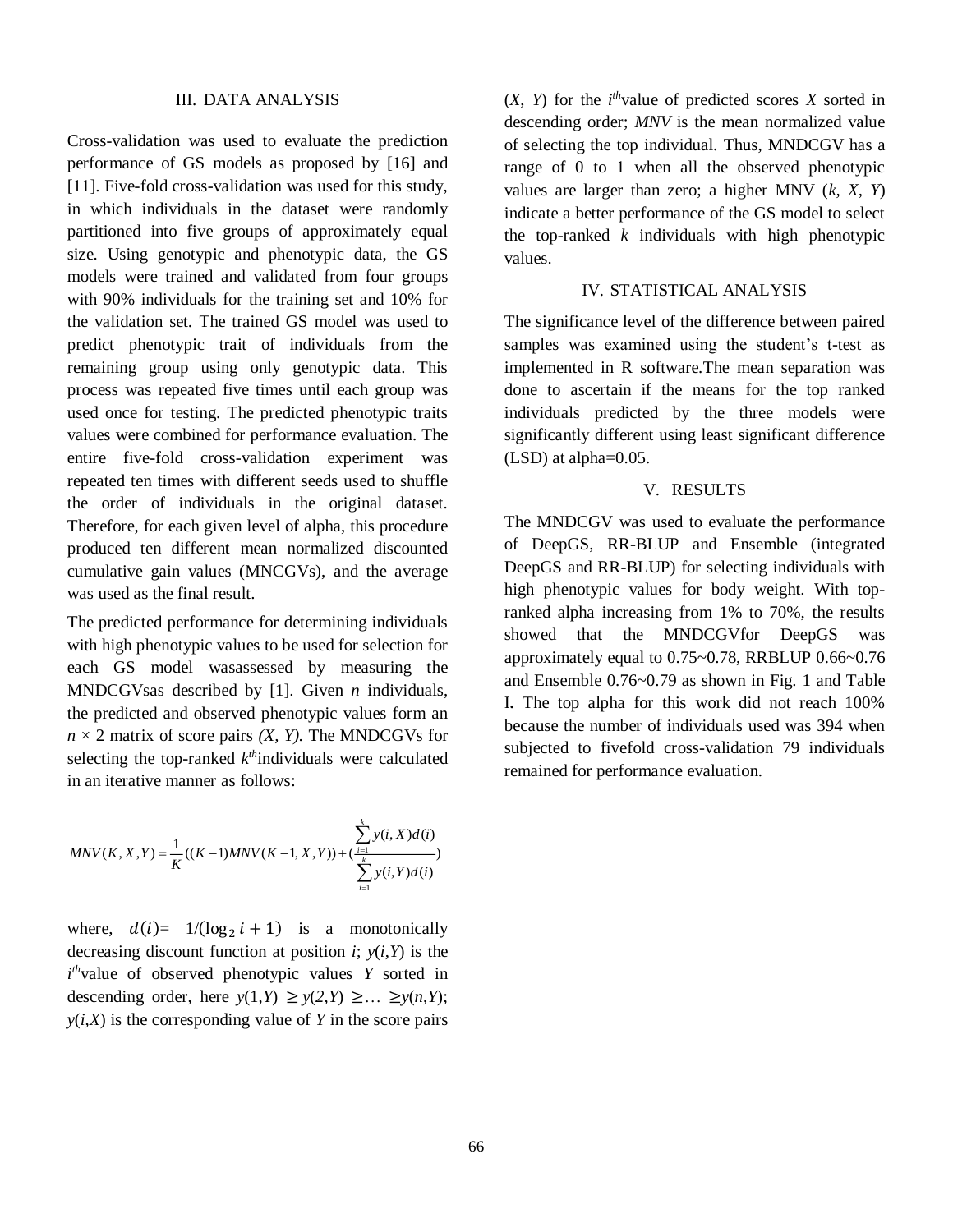

Fig. 1 Mean normalized discounted cumulative gain valuescurves for DeepGS, RR-BLUP, and Ensemble model with top-ranked alpha increasing from 1% to 7%

The mean separation was done to ascertain if the means for the top ranked individuals predicted by the three models were significantly different using least significant difference (LSD) at alpha=0.05, the results showed that MNDCGVs for DeepGS and Ensemble were significantly higher than those of RR-BLUP as shown in Table I.

#### Table I

Mean separation using least significant difference (LSD) *for GS models*

| <b>Model</b>   | <b>Mean</b>            | N |
|----------------|------------------------|---|
| Ensemble       | $0.76129$ <sup>a</sup> | 7 |
| DeepGS         | $0.75332^{a}$          | 7 |
| <b>RR-BLUP</b> | $0.72018^{b}$          | 7 |

Means with the same letter are not significantly different.

We were also interested in performance improvement (absolute increment) for the three GS models. Integrated (Ensemble) model substantially improved the prediction performance over DeepGS and RR-BLUP. The absolute MNDCGV improvement at the top-ranked level of alpha  $= 1\%$  of Ensemble (0.76) over RR-BLUP (0.66) was 0.11 with a P-value of 0.01 and for Ensemble (0.76) over DeepGS (0.75) was 0.01 with a P-value of 0.000107 shown in Table II and Fig. 2**.** When compared with RR-BLUP the median results showed that Ensemble model improved the MNDCGVVs by 0.03 and DeepGS improved by 0.02 corresponding to 3% and 2% respectively.

#### Table II

Prediction performance based on MNDCGV for Ensemble, DeepGS and RR-BLUP with top-ranked  $\alpha$ increasing from 1% to 70%

|          |                  |           |                | Ensembl       | <b>DeepGS</b> | <b>Ensemble</b> |
|----------|------------------|-----------|----------------|---------------|---------------|-----------------|
|          |                  | <b>MN</b> |                | e<br>vs       | RR-<br>vs     | RR-<br>vs       |
|          |                  | V         |                | <b>DeepGS</b> | <b>BLUP</b>   | <b>BLUP</b>     |
| T        |                  |           |                |               |               |                 |
| $\bf{0}$ |                  | RR-       |                | <b>MNV</b>    | <b>MNV</b>    | <b>MNV</b>      |
| p        | <b>Dee</b>       | BL        | <b>Ense</b>    | improve       | improve       | improvem        |
| $\alpha$ | pGS              | UP        | mble           | ment          | ment          | ent             |
|          | 0.               |           | 0.7            |               |               |                 |
| 10       | 75               | 0.66      | 6              | 0.01          | 0.09          | 0.11            |
|          | 0.               |           | 0.7            |               |               |                 |
| 20       | 74               | 0.69      | $\overline{4}$ | 0.01          | 0.04          | 0.05            |
|          | $\overline{0}$ . |           | 0.7            |               |               |                 |
| 30       | 74               | 0.71      | $\overline{4}$ | 0.01          | 0.02          | 0.03            |
|          | 0.               |           | 0.7            |               |               |                 |
| 40       | 74               | 0.72      | 5              | 0.01          | 0.02          | 0.03            |
|          | $\overline{0}$ . |           | 0.7            |               |               |                 |
| 50       | 76               | 0.73      | 6              | 0.01          | 0.02          | 0.03            |
|          | 0.               |           | 0.7            |               |               |                 |
| 60       | 77               | 0.75      | 8              | 0.01          | 0.02          | 0.02            |
|          | 0.               |           | 0.7            |               |               |                 |
| 70       | 78               | 0.76      | 9              | 0.01          | 0.02          | 0.02            |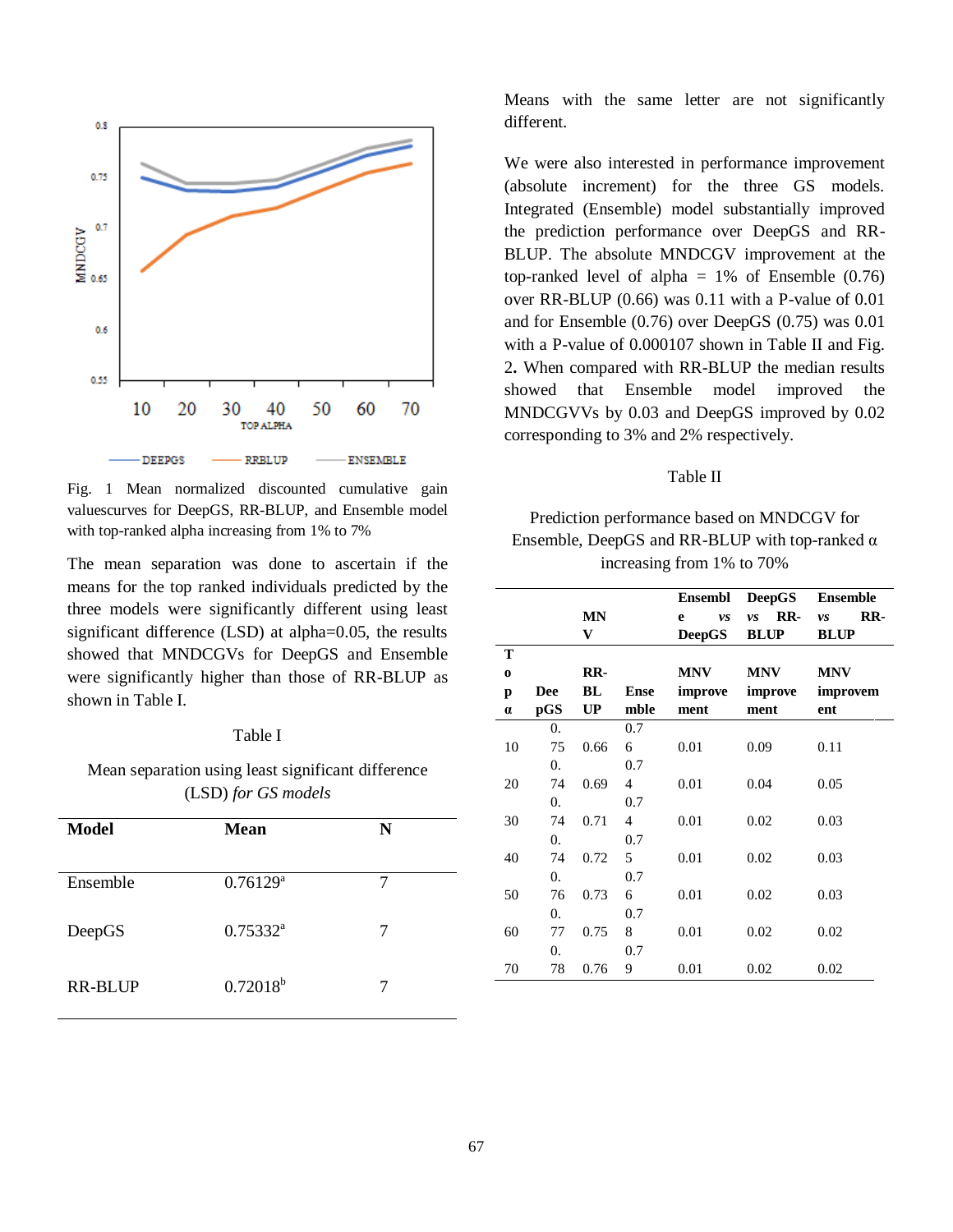

Fig. 2. The absolute increases in MNDCGV of DeepGS and the ensemble GS models over RR-BLUP evaluated using fivefold cross-validation with five replicates

#### VI. DISCUSSION

The ranking problem has become an important topic in machine learning, partly due to its widespread applications in many decision-making processes because the measures of rank quality are usually based on sorting, which is not directly optimizable. To counter this, mean normalized discounted cumulative gain value(MNDCGV), a standard quality measure in information retrieval with capabilities of ranking individuals according to breeding values (performance)has been proposed[1].It has the ability of rewarding models which assign a high rank to individuals with high breeding values. It is also important to select a small number of individuals because selected individuals contribute their genetic materials to the next generation. If too many candidates are selected, selection intensity becomes low and it is not possible to obtain a good improvement of the target trait in the next generation [1]. The focus of this study, therefore, was, to evaluate the prediction performance of GS models using the MNDCGV.

The MNDCGV results showed that the DeepGS was approximately equal to 0.75~0.78, RR-BLUP 0.65859~0.763621 Ensemble 0.764274~0.7871 with Stop-ranked alpha increasing from 1% to 70%. The Ensemble model outperformed the DeepGS model and conventional RR-BLUP model by a significant margin (P<0.05). The mean separation for MNDCGV results for the models showed that there was no significant difference between Ensemble and DeepGS model but RR-BLUP was significant different from the other two models. Therefore, Ensemble and DeepGS can be used as a supplement to RR-BLUP in predicting the performance of individuals with high breeding values to be used for selection purposes in indigenous chicken breeding programs.A similar trend of results was reported in the phenotypic prediction of a wheat study done by [14]. The reason behind this difference in performance ranking is that both Ensemble, DeepGS and RR-BLUP models capture different aspects of the relationship between phenotypes and genotypes,this is attributed to the fact that the models used different algorithms to build regression-based models [14]. Also, the integrated model (Ensemble) and DeepGS had an advantage over conventional models (RR-BLUP) because of their ability to handle categorical variables and missing values without prior imputation and estimate variable importance and interactions [1].

The MNDCGV improvement at the top-ranked level of alpha  $= 1\%$  results showed that integrated model (Ensemble) performed very well in ranking individuals with better performance compared to DeepGS and RR-BLUP, corresponding to 0.01 for DeepGS and 0.11 for RR-BLUP. This confirms a trend observed by [14] and [1] in their study on wheat phenotypic prediction and a ranking approach to genomic selection respectively. This is attributed to the fact that ensemble model uses a particle swarm optimization (PSO) algorithm, which has the capability of parallel searching on very large spaces of candidate solutions, without making assumptions about the problem being optimized [15]. This is also supported by [14] argument on the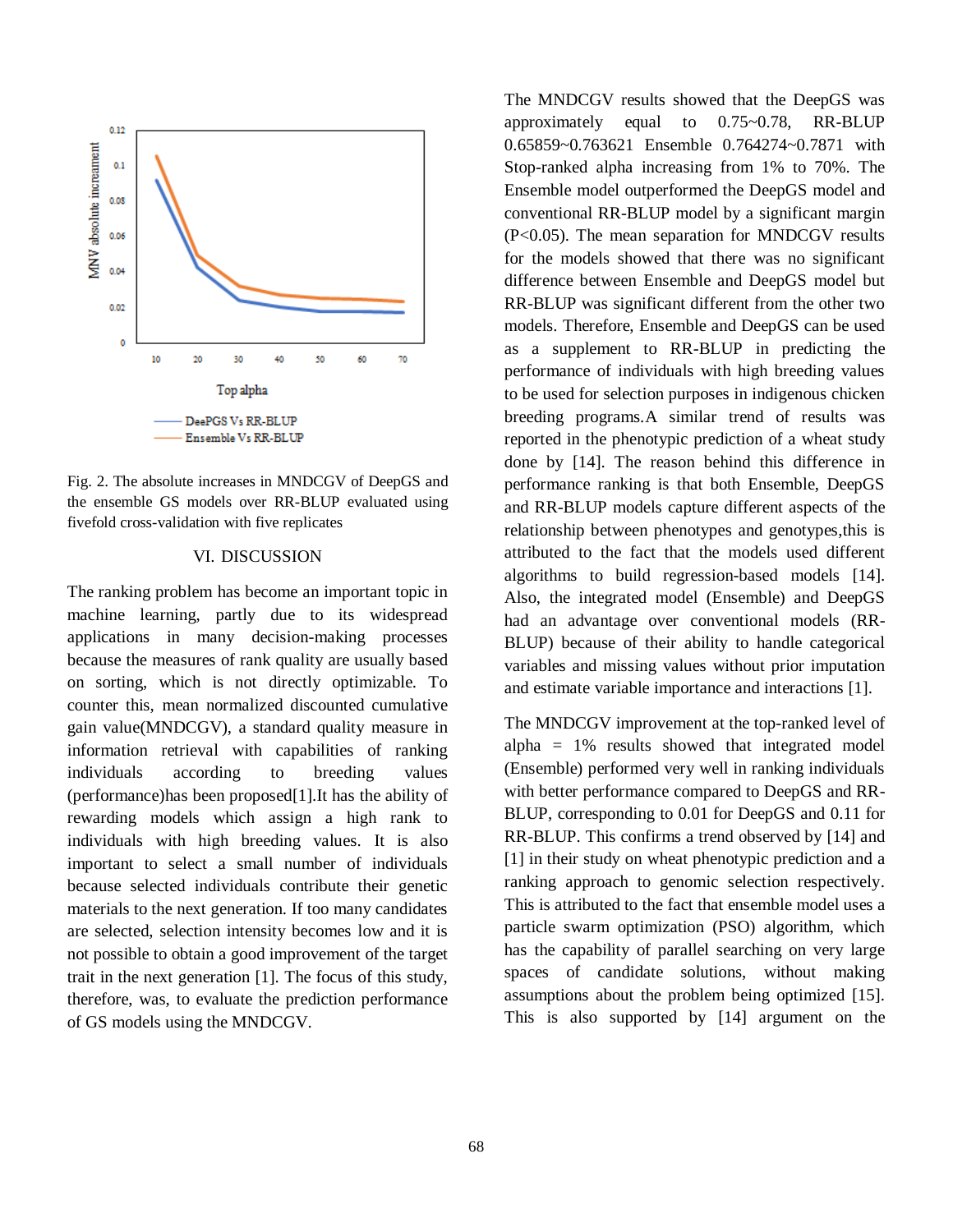combination of predictions ofDeepGS and RR-BLUP may contribute to better performance.

Performance improvement was also evaluated by comparing the Ensemble and DeepGS model with respect to RR-BLUP. The median results showed that Ensemble model improved the MNDCGV over RR-BLUP by 0.03 and DeepGS improved by 0.02. This further affirms the fact that Ensemble model is superior and robust in performance improvement compared to DeepGS and RR-BLUP.Therefore, Ensemble model can be given a top priority as the GS model and as an alternative to conventional (ridged regression) GS models. The performance of ridge regression model with respect to MNDCGV was not good for this study,these egos what reference [14] reported but contradicts what reference [13] suggested on ridged regression model being the best models for ranking individuals.

## VII. CONCLUSION

The mean normalized discounted cumulative gain value is one of the promising models for ranking individuals based on estimated breeding values (phenotypes). It plays an important role in selecting individual candidates with high phenotypic values to be used in breeding programs based on performance evaluation. The performance evaluation for this studyshowed that the Ensemble and DeepGS model performed better than RR-BLUP. Therefore, for phenotypic ranking, this work recommends the application of Ensemble and DeepGS model to be used as a supplement to RR-BLUP in predicting the performance of individuals with high breeding values to be used for selection purposes. Also, for performance improvement ensemble model can be given priority because it has shown to be robust, powerful and effective in comparison to other GS models. The information generated from this study also opens up a new avenue for ranking animals based on MNDCGVs since they are scanty in the animals breeding field.

Ensemble and DeepGS can be used as a supplement to RR-BLUP in predicting the performance of individuals with high breeding values to be used for selection purposes in indigenous chicken breeding programs.

#### VIII. ACKNOWLEDGEMENT

We would like to thank the centre of excellence in sustainable agriculture and agribusiness management (CESAAM) for giving us grants.

#### **Conflict of Interest**

The authors declare no competing interests

#### IX. REFERENCES

- [1] Blondel, M., Onogi, A., Iwata, H., & Ueda, N. (2015). A ranking approach to genomic selection. *PloS one*, *10*(6), e0128570.
- [2] Yuan, Y., Peng, D., Gu, X., Gong, Y., Sheng, Z., & Hu, X. (2018). Polygenic Basis and Variable Genetic Architectures Contribute to the Complex Nature of Body Weight—A Genome-Wide Study in Four Chinese Indigenous Chicken Breeds. *Frontiers in genetics*, *9*, 229.
- [3] Okut, H., Wu, X.L., Rosa, G.J., Bauck, S., Woodward B.W., Schnabel, R.D., Taylor, J.F., and Gianola, D., (2013). Predicting expected progeny difference for marbling score in Angus cattle using artificial neural networks and Bayesian regression models. *Genetics Selection Evolution*, 45:34
- [4] R Core Team (2017). R: A Language and Environment for Statistical Computing. Vienna: R foundation for statistical computing.
- [5] Meuwissen, T.H.E., Hayes, B.J. and Goddard, M.E. (2001). Prediction of total genetic value using genome-wide dense marker maps. *Genetics*; 157(4):1819-1829
- [6] Groenen, M. A., Megens, H. J., Zare, Y., Warren, W. C., Hillier, L. W., Crooijmans, R. P., ... & Cheng, H. H. (2011). The development and characterization of a 60K SNP chip for chicken. *BMC Genomics*, *12*(1), 274-283.
- [7] VanRaden, P. M. (2008). Efficient methods to compute genomic predictions. *Journal of dairy science*, *91*(11), 4414-4423.